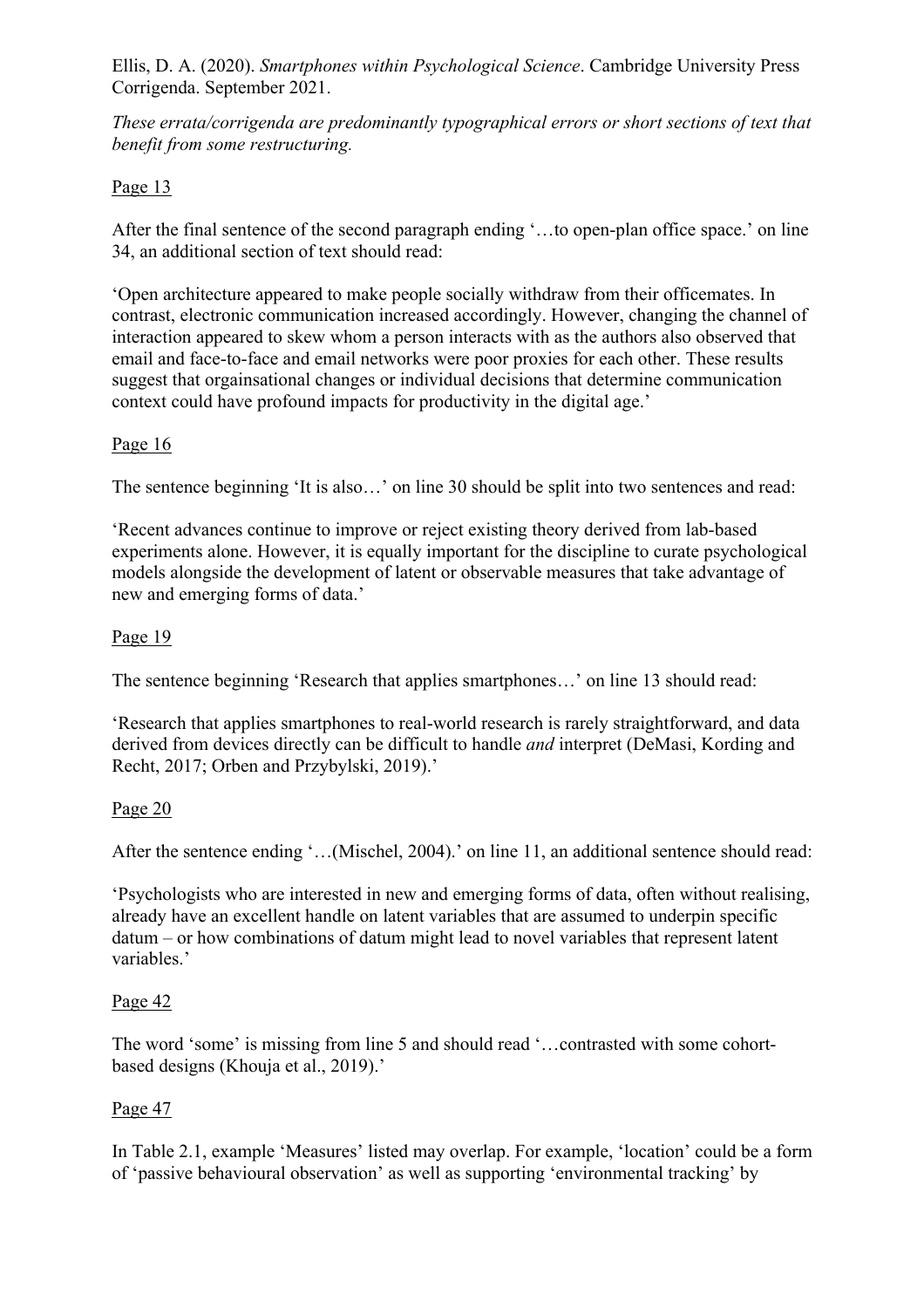providing contextual information about the environment when linked with a secondary data source (e.g., via Google Maps). Similarly, 'activity levels' can be passively recorded *and* support 'physiological tracking' alongside 'respiratory function' for example.

## Page 57

A space is missing in the left-hand corner of Figure 2.3. This should read '…collectively by…'.

## Page 62

The sentence beginning 'Alternatively,…' on line 3 should refer to smaller samples and read:

'Alternatively, carefully mapping and extrapolating specific psychiatric symptoms onto smartphone sensor metrics (in smaller samples) would also provide a stronger frame of reference going forward.'

## Page 75

The first sentence of the final paragraph (line 33) beginning 'Similar concerns…' should read 'Similar concerns have been raised about the negative impact of smartphones on caregivers.'

## Page 76

A new paragraph should commence from the end of line 4 that begins 'In recent…'

## Page 81

At line 6 the text should be replaced from 'These advantages…' and read:

'These advantages also extend to group co-operation on a larger scale with virtual communities often founded on common interests or goals. Recent examples include apps that build support for charitable causes or improve access to social services. Despite efforts of some states to control technology, collective group action for political change, for example, has also become possible where this would have previously been dangerous in F2F contexts (Liu, 2017). Breaking down social barriers, contact theory would support the notion that the processes involved with multifaceted cross-group interaction will provide many benefits that include improving attitudes towards outgroups. Such interactions may also assist with problem-solving, increasing cognitive flexibility and fostering creativity (Hodson et al., 2018). Even without social interaction, experiential diversity is associated with improved cognitive and affective functioning (Heller et al., 2020; Van Praag, Kempermann and Gage, 2000).'

At line 11, the sentence beginning 'Similarly,…' should then become a new paragraph and read:

'Similarly, as the number of people connected to online dating platforms has increased, the diversity and number of potential partners has also increased accordingly. Using data from How Couples Meet and Stay Together (HCMST) surveys, Rosenfeld, Thomas and Hausen (2019) demonstrated that meeting partners online has now displaced all other ways of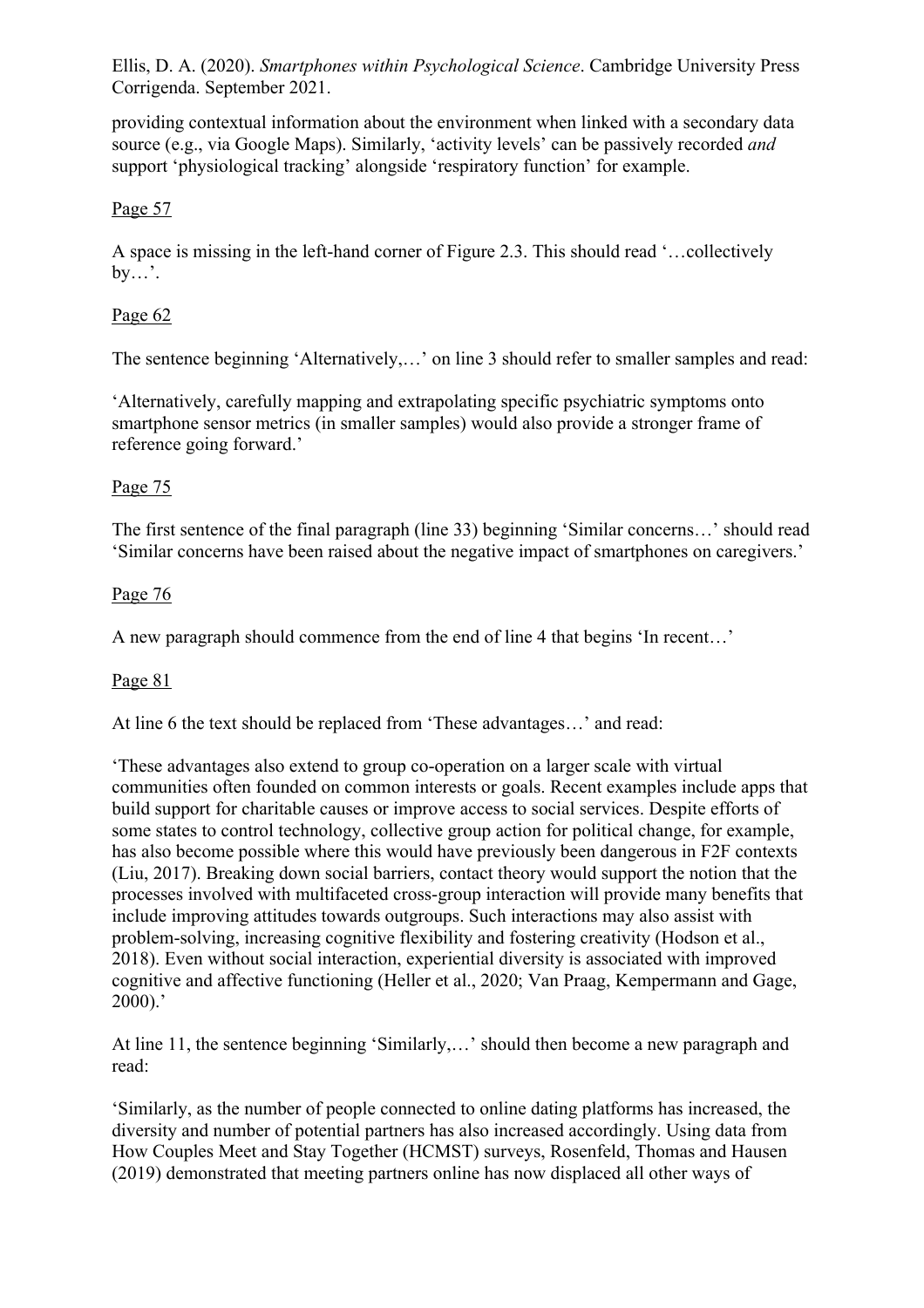meeting a partner. Meeting through friends has been declining since 1995. The rise of the internet fuelled the first leap of this movement in the early 2000s. Smartphones have driven a second wave in the previous decade. Separate analyses from the same authors show that meeting through phone apps specifically was responsible for at least half of the growth in meeting online from 2010 to 2017.

Epidemiological evidence supports the notion that being in a positive long-term relationship (including marriage) is associated with well-being and has a protective effect (DeMaris, 2018). However, the variety of partner options may lead to a lack of commitment (Paul, 2014) or even an increase in objectification (Davidson et al., 2018). If developing new online connections via smartphones makes for weaker relationships because they have altered the romantic acquaintance processes, then this might provide sensible evidence for an evolutionary mismatch. This might include a decrease in marriage rates and an increase in break-ups or divorce (e.g., Paul, 2014), but such a relationship now only holds for rural areas (Murray, 2019).'

The text should continue as written from line 33 that begins 'In large…'

### Page 82

The sentence beginning 'This evidence appears to…' on line 9 should read 'Robust research appears to...'

The text running from 'Indeed...' on line 10 and ending at '... and Gage, 2000).' on line 18 should be removed.

#### Page 107

The sentence on line 11 beginning 'They suggest…' should read 'They suggest that computer models could be better integrated with existing theory if feature sets are viewed as analogous to the role of an observer.'

The sentence on line 31 beginning 'Alternatively, general debates…' should read 'Alternatively, general debates concerning personality changes and the importance of context alongside advances in trait-state theory provide clues on how to move forward.'

#### Page 108

On line 38 '…and coded accordingly.' should read '…and coded by multiple observers.'

#### Page 110

'increase' on line 28 should read 'improve'

#### Page 111

After the sentence ending '...to occur.' on line 22, an additional sentence should be inserted and read: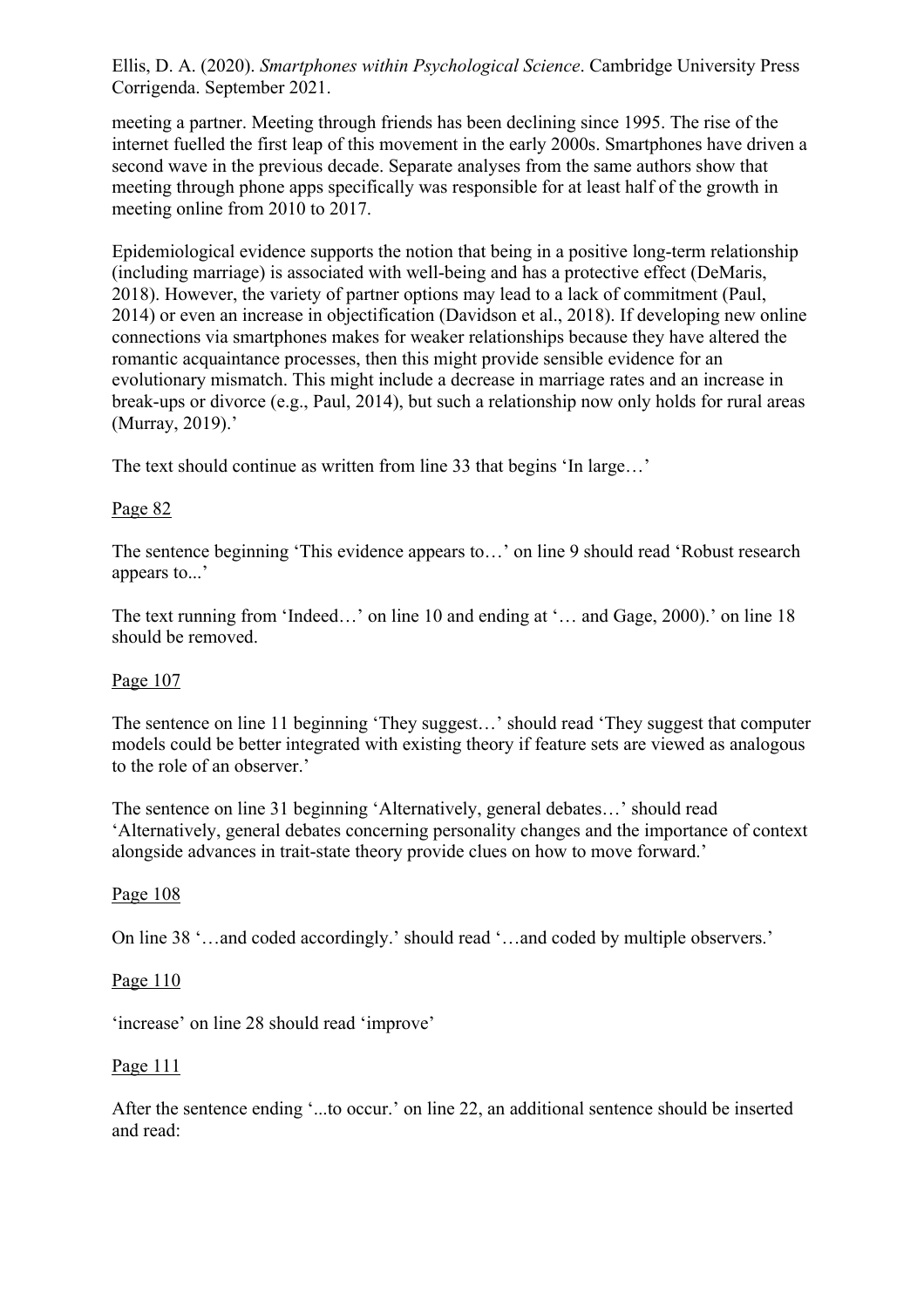'Assuming neuroticism is internalised, researchers might also hypothesise that it will manifest in traces that participants engage with habitually and do not attempt to control; (e.g., number of log ins, e-mail response times) as opposed to self-generated content (e.g., photos and status updates) (Hinds and Joinson, 2019).'

## Page 112

On line 20 '…from behaviour…' to the end of the sentence should read '…from behaviour can augment or transform traditional (latent) measures of personality itself (Boyd et al., 2020).'

## Page 115

On line 14 the sentence beginning 'However, while…' should read:

'However, while new measures extracted from mouse and keyboard responses continue to support lab-based behavioural experiments (e.g., Kieslich et al., 2019), smartphones offer a variety of innovative alternatives (Stieger, Lewetz and Reips, 2018).'

### Page 121

The study referenced on line 5 '(Sparrow, Liu and Wegner, 2011)' failed to replicate in 2018 along with many other high-profile social science experiments (Camerer et al., 2018). Design differences may have influenced the replication result, but this serves to illustrate why researchers should be encouraged to make all materials from published studies openly available. Only then can others conduct direct replications and magnify scientific knowledge.

Camerer, C. F., Dreber, A., Holzmeister, F., Ho, T. H., Huber, J., Johannesson, M., ... & Wu, H. (2018). Evaluating the replicability of social science experiments in Nature and Science between 2010 and 2015. *Nature Human Behaviour*, *2*(9), 637-644.

## Page 140

The sentence beginning 'In terms of...' on line 17 should read:

'More broadly, psychological impacts are often yoked to physical health, and smartphones may encourage sedentary behaviour. Physical injuries from distracted walking are increasingly common as mobile devices have become more popular (Povolotskiy et al., 2019).'

#### Pages 160-162

The final paragraph spanning pages 161 and 162 should be moved up, so it appears as the second paragraph of the Conclusion (page 160) and read 'However, it is worth noting that many of the successful interventions or technical…' The sentence beginning 'Finally,...' on line 18 of the same paragraph should read 'CyBOK also aims...'

What becomes the third (appears as second paragraph presently) of the Conclusion should begin 'When it comes to sharing smartphone data with researchers or companies, the longterm implications…' before continuing as originally written.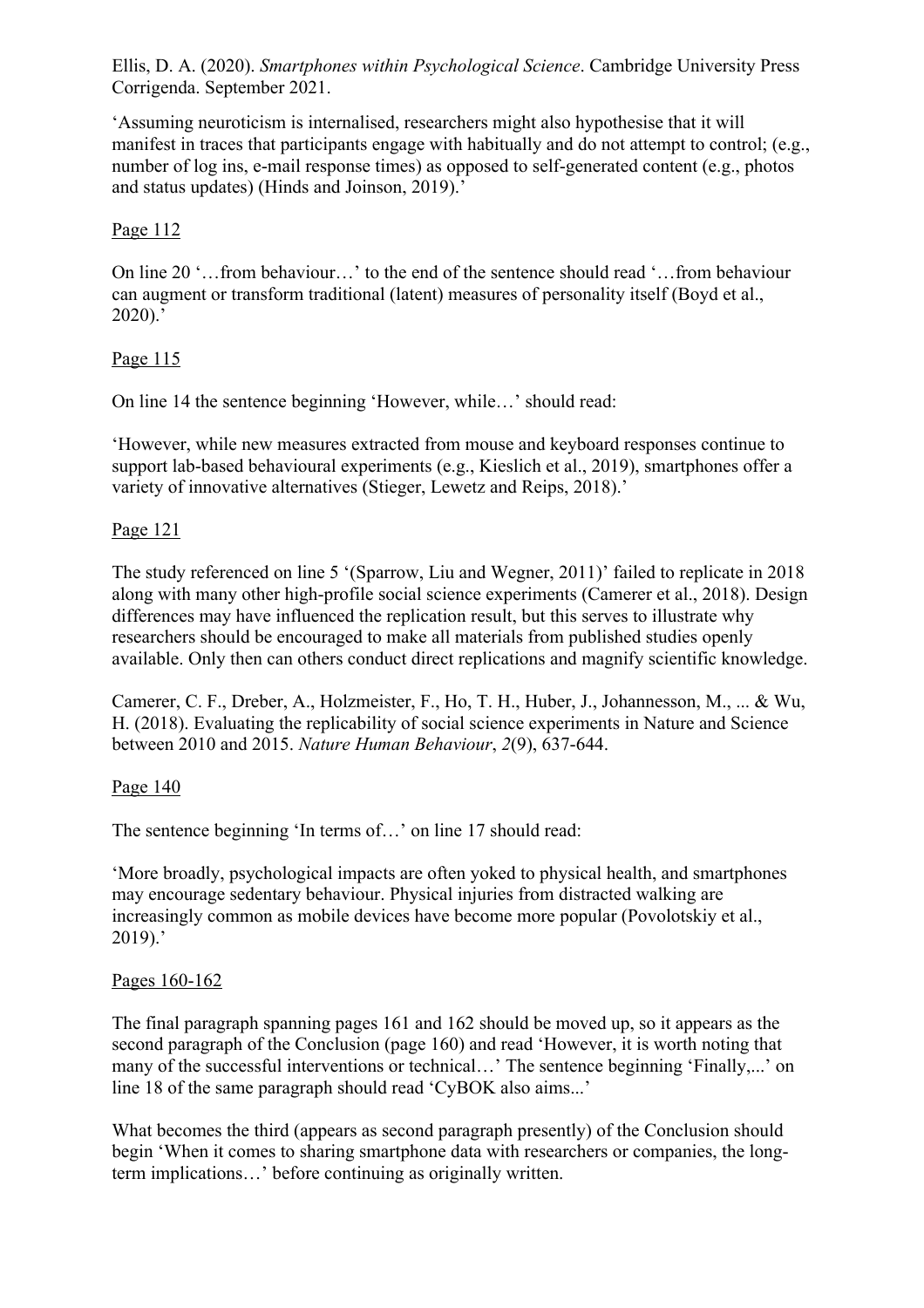Page 166

The hyperlink in the footnote, which also appears as part of the Turner, Topor, Stewart et al (2019) reference on page 236, is no longer active. This should read: https://osf.io/qw9ck/

## Page 170

'then' on line 14 should read 'that'

## Page 171

The first paragraph under the subheading *Theory and Measurement* should be separated into 2 paragraphs and read:

'Issues pertaining to transparency remain front and centre. The replication crisis is well documented across psychological science as an increasing number of research findings have not held up to further scrutiny (Open Science Collaboration, 2015). Many studies across social science continue to be underpowered (Lakens, 2015; Maxwell, 2004) and distorted by publication bias (Francis, 2012). At the same time, an alarming number of individuals have been less than reliable in psychology, specifically including Eysenck, Zimbardo and Rosenhan (Cahalan, 2019; Pelosi, 2019; Reicher and Haslam, 2006). Other problems, however, may reflect serious theoretical and methodological shortcomings that will not be overcome by embracing open science practices.

In theory, many theoretical models and the statistics that support them can make useful predictions provided they are developed in an iterative fashion where new data leads to genuine modification or replacement (Box, 1976). In practice, the number and a complexity of interacting entities remains high in the real-world and will limit the formulation of perfect mathematical models (Hand, 2014; Phaf, 2020). Theory certainly appears to mean different things across sub-disciplines within psychological science. If a theory is only used to simplify the phenomena under investigation and allow for an improved understanding, this serves a very different purpose to how it is often described. As a whole, psychological theory has not attained the same standards in elucidating mechanisms as the physical sciences. Klein (2014) suggests this is due to the discipline's tendency to investigate hypotheses via binary opposition rather than via quantitative manipulation. Many theories are unable to fully explain a phenomenon, let alone generalise. Recently, this has been described as a gulf between qualitative claims made following empirical investigations and the statistical entities from which they draw breath (Yarkoni, 2019).'

## Page 172

The sentence beginning 'Unlike gambling…' on line 27 should read 'Unlike gambling or allied behavioural addictions, we know even less about how similar processes might apply to general or specific technology use.'

# Page 173

The paragraph that begins 'Theory certainly appears…' on line 8 should be removed.

# Page 175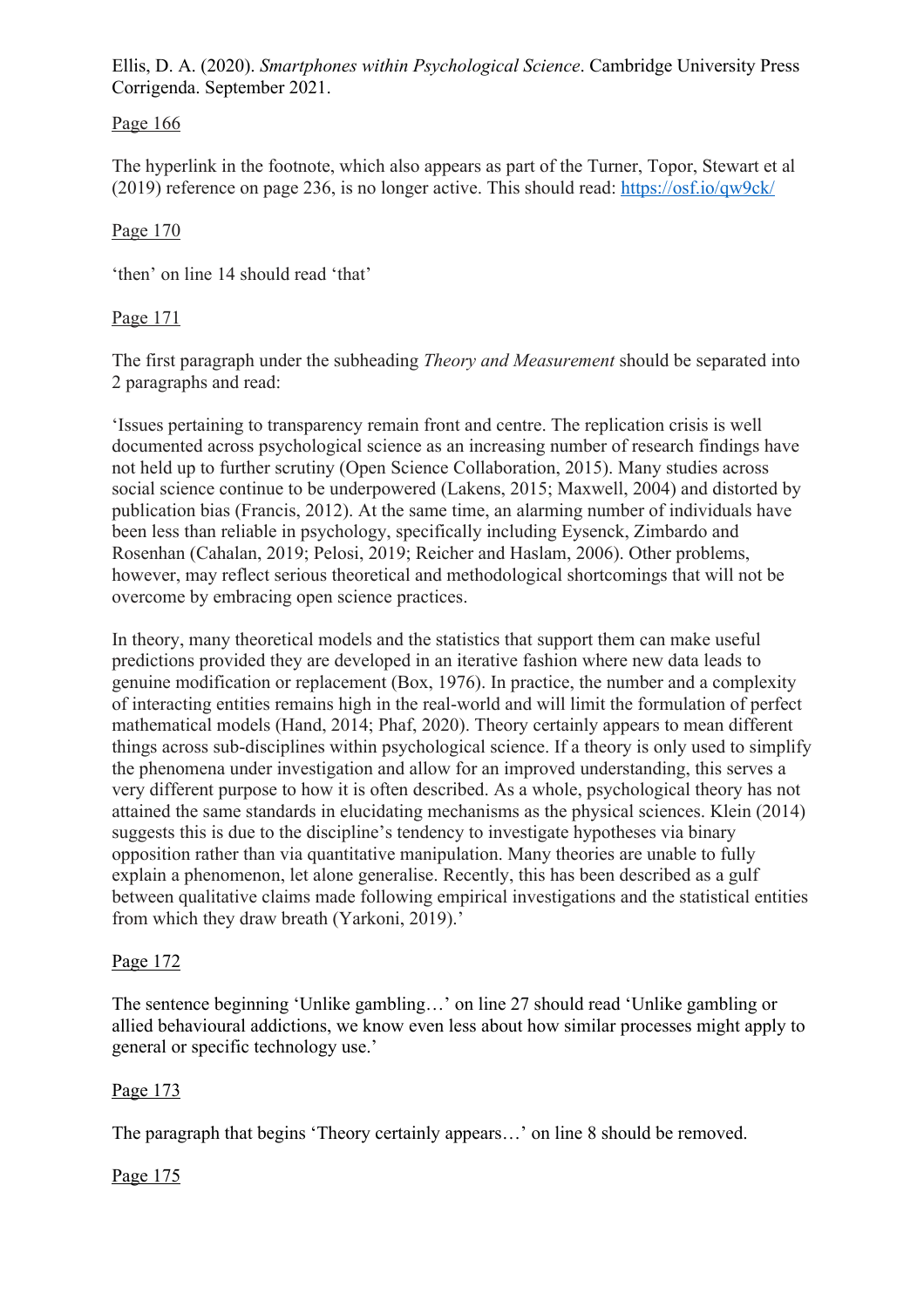After the sentence ending '(Szot et al., 2019).' on line 15, an additional sentence should be inserted and read 'These issues equally apply to many short measures involving self-report as part of ecological momentary assessments.'

'becuase' on line 26 should read 'because'

The first sentence of the paragraph beginning 'Across…' on line 18 should read 'Unfortunately, across applied research at the present time, issues of…'

Page 176

The date for '(Kubovy, 2019)' on line 20 should read '2020'.

Page 177

The sentence beginning 'This involves…' on line 3 should read:

'This involves the use of purpose-built apps to capture complex patterns of usage from smartphones and has shifted from tracking general use (in hours) alongside single smartphone interactions (pickups) to generating feature level metrics from specific apps.'

The sentence on line 17 beginning 'Taken together…' should read:

'Taken together, a deeper understanding of how technology interactions map onto psychological processes or affordances will help researchers distinguish between positive and negative outcomes across multiple domains.'

The final paragraph (line 31) starting 'Going further,...' should read:

'Going further, while there is very little understanding of how general usage alone might cause psychological distress, genuine digital harms can be aligned with different technology interactions. As with passive vs active distinctions, similar dichotomies equally apply to such harms; for instance, writing a tweet containing misinformation is different from simply sharing an endorsement or viewing such material. However, 'misinformation', 'disinformation', 'fake news' and 'problematic content' are often used interchangeably, and the potential harm of such content is currently difficult to measure – as is the impact of any mitigations (e.g., removing content or fact checking). This is true of many other individual and societal digital harms following the increased adoption of hyperconnected systems. Alongside the measurement of behaviour, research might also include surveys or ecological momentary assessment to better map what people view as harm in the first instance as well as capturing their own suggestions for suitable mitigation strategies. Descriptive and related strands of work would therefore help qualitatively define and quantitatively measure behavioural interactions as they relate to these psychological harms. This would, in turn, also act as a first step to help define and quantify online harm in other contexts by combining principles from psychological science, data visualisation and human–computer interaction.'

Page 179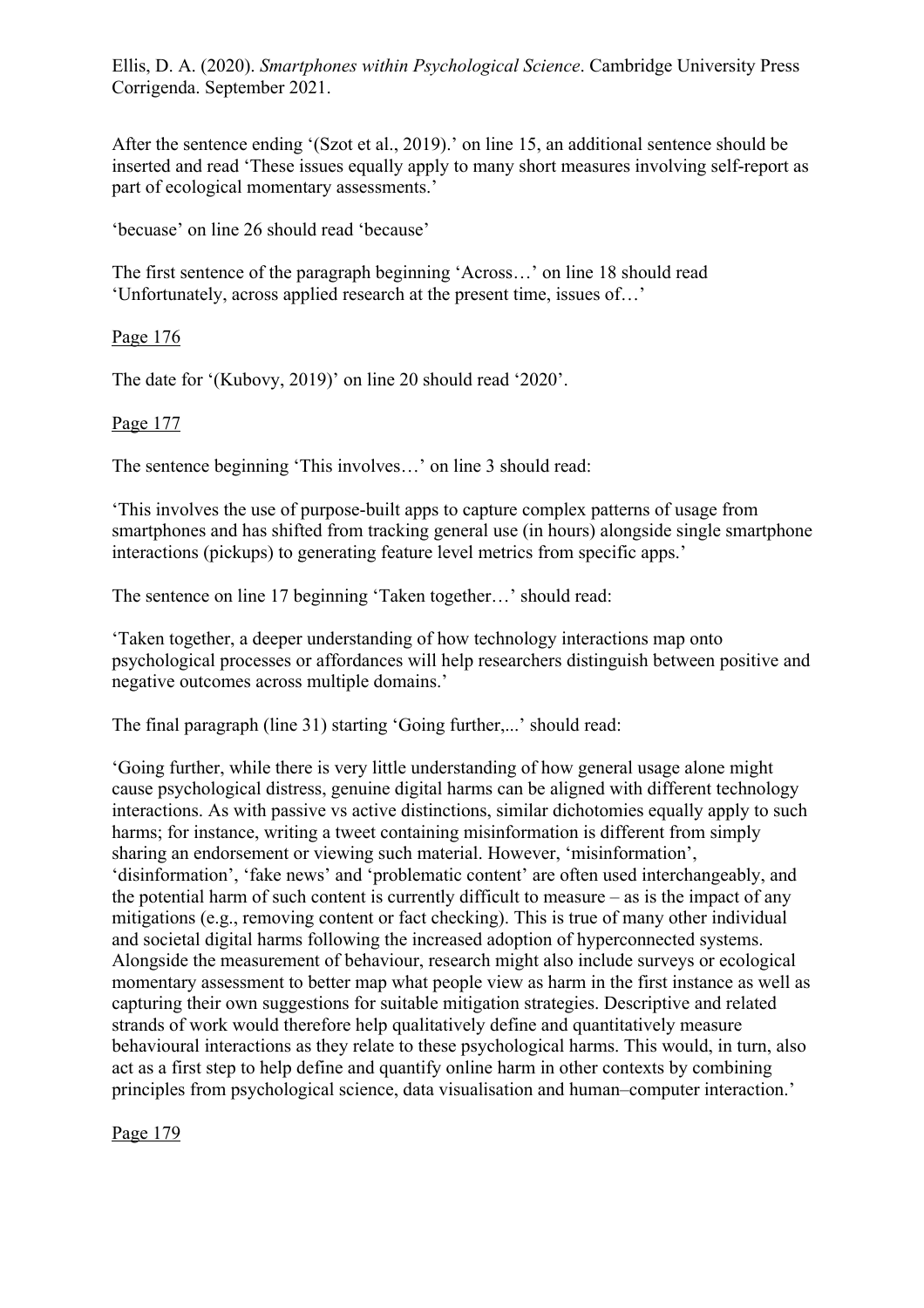At the end of the second paragraph where the final sentence ends '...(Johannes et al., 2019).' (line 25), the following text should be inserted:

'Psychology, therefore, has a tendency to consider why new technology is harmful at such a high-level to the point where it struggles to be involved productively when the same technology becomes a key component of everyday life. Genuine harms are very real and we only now starting to better understand issues that pertain to unequal access, cyberbullying, misinformation and security vulnerabilities. However, these harms are not specific to smartphones. They are universal and are as relevant to software developers as they are to behavioural scientists.'

## Page 180

The sub-heading 'Interdisciplinary Research, Speed and Productivity' should read 'Speed, Productivity and Interdisciplinary Research'.

The abbreviation for 'Research Excellence Framework', first mentioned on line 20, should appear in parentheses immediately after as '(REF)'. This abbreviation is used henceforth.

After '…(Martin, 2011).' on line 21, an additional sentence should be inserted and read 'It also determines how much funding is allocated to each institution by the UK Government'.

## Page 182

Line 1 that reads '…carefully with experimental design.' should read:

'…carefully with incremental approaches including experiments, which would allow for the triangulation of results from multiple methodological approaches.'

From line 11 the text that begins 'For example,…' should read:

'For example, publication expectations placed on researchers in terms of the REF appear on paper to be somewhat incompatible with an (often fundable) interdisciplinary research agenda (REF 2021, n.d.). Beyond impact, papers make up the bulk of REF outcomes, but these publications are submitted to traditional subject panels. Psychology, psychiatry and neuroscience form a single panel for example. Unfortunately, every discipline has its own hierarchy of what might be considered excellent research. While such hierarchies or related metrics like impact factor are not meant to directly impact REF outcomes, having specific papers in the 'right' places remains core to hiring, probation and promotion.

Researchers who wish to pursue such a line of enquiry are driven to publish across multiple fields by default, to meet both personal research goals and those determined by their primary discipline in order to ensure long-term success. This can place early-career academics under significant pressure as they attempt to establish themselves as future leaders. Attempts to shape findings or methods to a specific journal can come at the expense of conducting the best science possible. This can also reduce the potential impact of work that might be better placed elsewhere and capture a readership who can put the research into practice.'

At line 17 from 'Many perhaps…', the text should continue as originally written.